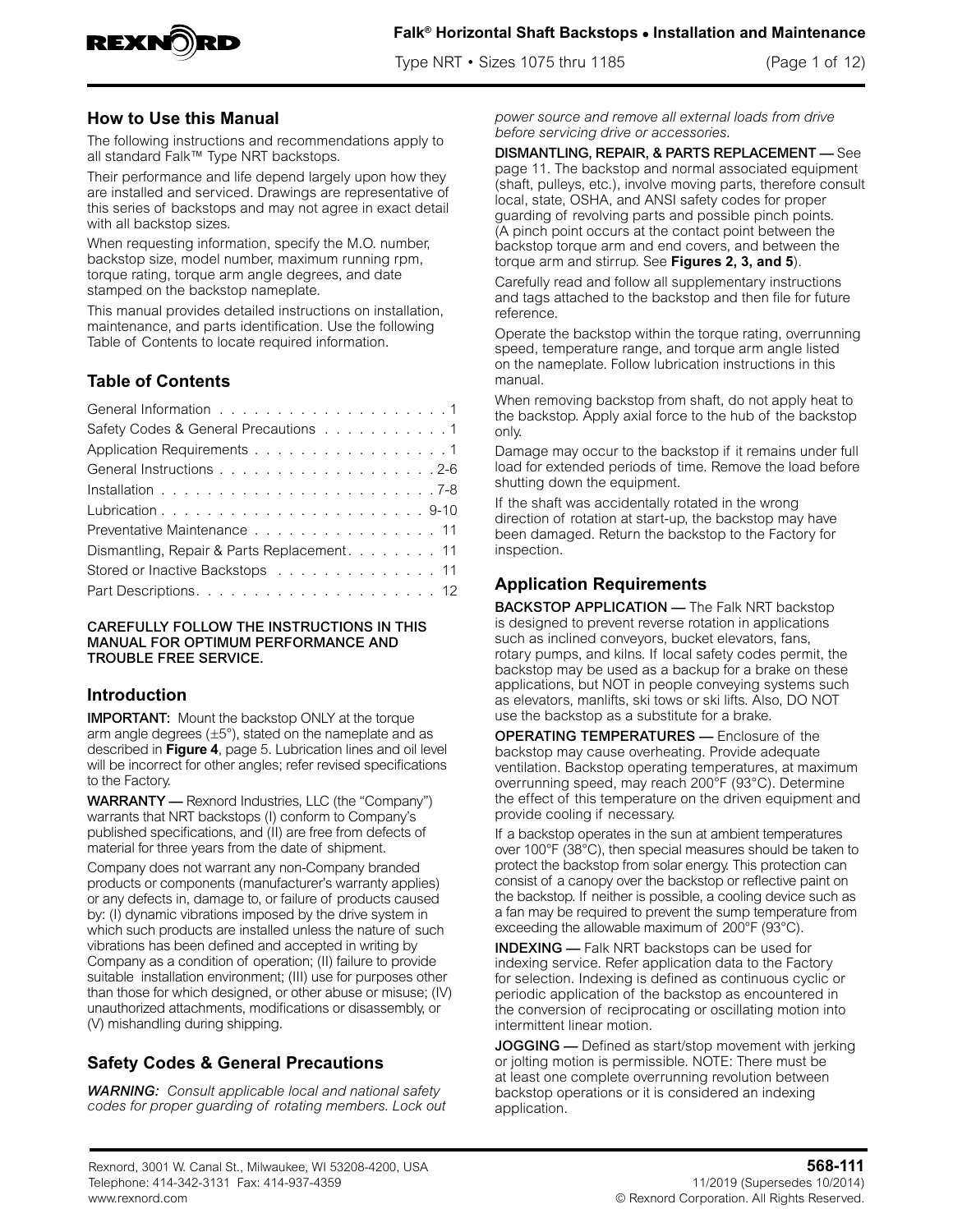<span id="page-1-0"></span>(Page 2 of 12) Type NRT • Sizes 1075 thru 1185



EXPLOSIVE ATMOSPHERES — The purchaser is responsible for taking adequate precautions to prevent spark generation in explosive atmospheres. Consideration should be given to spark generation that may occur when the torque arm strikes the stirrup.

CHEMICAL ATMOSPHERES — The backstop may be damaged if exposed to certain types of chemicals or vapors; for example, potash dust, chlorine gas, carbon tetrachloride, etc. These materials may cause deterioration of the seals or aluminum roller cage rings.

AXIAL RETAINING COLLARS - Axial retention of the backstop is required to prevent the backstop from moving on the shaft (either off the shaft or toward the headshaft bearing), causing increased loads on the backstop bearings. Rexnord offers axial retaining collars as an optional extra charge accessory for all applications. The collars are manufactured to fit the backstop and the shaft and can be mounted on either side of the backstop. This allows the retaining collars to be mounted on the shaft inside of the backstop if the application requirements so dictate. If two collars were furnished with the backstop, mount one collar on each side of the backstop (so backstop is sandwiched between the collars).

LUBRICATION LINES, SIGHT GAUGE & BREATHER — Do not assemble to backstop until backstop is mounted on the shaft.

### **General Instructions**

BACKSTOP–SHAFT FITS — The shaft must have a 125 micro-inch (or finer) finish and clearance fits specified in **[Table 2](#page-5-0)** (page 6).

**KEYS & KEYWAYS** — Keys to be used with Falk NRT backstops are furnished by the Factory. They are either cold drawn 1045 steel or heat-treated alloy steel (310-350 HB).

DO NOT USE SLED RUNNER TYPE KEYWAY. IT MAY INDUCE UNDUE FORCES ON BACKSTOP.



#### SLED RUNNER KEYWAY EXAMPLE

BACKSTOP MOUNTING POSITIONS — The backstop rotational axis must be horizontal  $(\pm 5^{\circ})$  for all applications.

The NRT backstop is capable of being mounted at any desired angle, per **[Figure 2](#page-4-2)** and **[Figure 4](#page-4-0)**, page 5; however, a horizontal mounting at 0° or 180° is preferred. The mounting angle must be specified at the time of purchase. This enables Rexnord to custom fit the lubrication lines and establish and mark the proper static oil level for the specified mounting angle. The lubrication lines, sight gauge and breather are removed for shipping purposes.

Furnished lubrication lines and oil level will be incorrect for mounting angles deviated from the mounting angle stamped on the nameplate  $(\pm 5^{\circ})$  — refer revised specifications to the Factory.

TORQUE ARM STOPS (OR STIRRUP) — The torque arm stops must be designed to resist the force developed by the actual torque applied to the backstop. The minimum recommended distance to the torque arm stop is .9N as illustrated in **[Figure 1](#page-4-3)**, page 5, and **[Table 3](#page-5-1)**, page 6. Use torque arm stops capable of withstanding the loads tabulated in **[Table 3](#page-5-1)**, page 6.

Where shorter than recommended torque arms are required for the application, the stirrup should be designed to withstand the increased reaction forces of the shorter torque arm. Refer to **[Figure 1](#page-4-3)**, page 5, and the following equation.

Actual Retention Force = Actual Peak Backstopping Torque Actual Application Dimension N

The torque arm must be free to move within the stirrup. Provide clearance on three sides per **[Figure 3](#page-4-4)**, page 5. DO NOT restrict torque arm movement by welding or securing the torque arm to any supporting structure.

Locate the torque arm support surface parallel  $(\pm\frac{1}{2})^{\circ}$  to the torque arm surface.

Prevent accumulation of any foreign material or ice around torque arm and torque arm stirrup which could restrict free movement of the torque arm.

LIFTING INSTRUCTIONS — See **[Figure 5](#page-4-5)**, page 5. Cotter pins must be locked to prevent axial movement of torque arm pin. Sling torque arm as shown. Use clamps or similar device to prevent sling from slipping.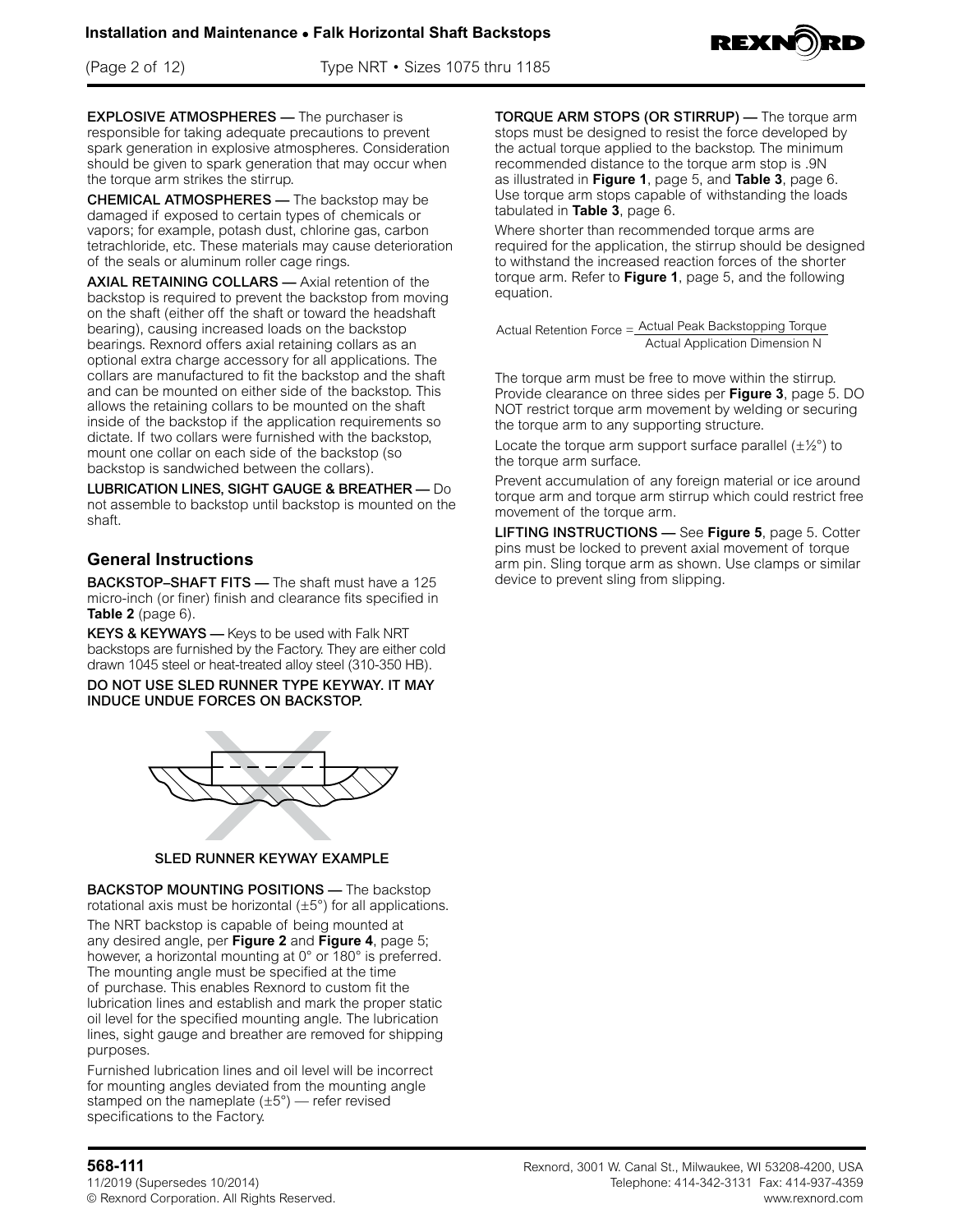<span id="page-2-0"></span>

Type NRT • Sizes 1075 thru 1185 (Page 3 of 12)

|                | <b>Nominal Shaft</b>                                                                                        | onan anu reyway<br><b>Shaft Keyway</b>          | <b>טווטופוו</b> סווווע                       | 11 I V I I                                      | <b>Backstop Keyway</b>                       |                                                                                              |                                              | Key*                                         |                                                              |
|----------------|-------------------------------------------------------------------------------------------------------------|-------------------------------------------------|----------------------------------------------|-------------------------------------------------|----------------------------------------------|----------------------------------------------------------------------------------------------|----------------------------------------------|----------------------------------------------|--------------------------------------------------------------|
| <b>Size</b>    | <b>Diameter</b><br>(Over-Thru)                                                                              | Width                                           | Depth                                        | <b>Width</b>                                    | <b>Depth</b>                                 | <b>Width x Height</b>                                                                        | <b>Key Length</b><br><b>Furnished</b>        | <b>Minimum Key</b><br><b>Engagement</b>      | Key<br>Material <sup>+</sup>                                 |
| <b>1075NRT</b> | 2.3125 - 2.7500<br>$2.7500 - 3.2500$<br>$3.2500 - 3.5625$<br>$3.5625 - 3.7500$<br>3.7500 - 3.9375           | .625<br>.750<br>.875<br>.875<br>1.000           | .313<br>.375<br>.438<br>.313<br>.500         | .625<br>.750<br>.875<br>.875<br>1.000           | .313<br>.375<br>.438<br>.323<br>.250         | $.625 \times .625$<br>.750 x .750<br>.875 x .875<br>.875 x .625<br>1.000 x .750              | 7.25<br>7.00<br>5.50<br>7.25<br>7.00         | 6.50<br>6.00<br>4.50<br>5.50<br>6.50         | $\overline{c}$<br>$\mathbf{1}$<br>1<br>1                     |
| <b>1085NRT</b> | 2.9375<br>$2.9375 - 3.2500$<br>$3.2500 - 3.7500$<br>$3.7500 - 4.5000$<br>4.5000 - 4.7500<br>4.7500 - 5.1875 | .750<br>.750<br>.875<br>1.000<br>1.250<br>1.250 | .375<br>.375<br>.438<br>.500<br>.625<br>.625 | .750<br>.750<br>.875<br>1.000<br>1.250<br>1.250 | .375<br>.375<br>.438<br>.500<br>.625<br>.250 | .750 x .750<br>.750 x .750<br>.875 x .875<br>1.000 x 1.000<br>1.250 x 1.250<br>1.250 x .8750 | 7.50<br>7.50<br>6.00<br>7.00<br>7.00<br>7.00 | 7.00<br>7.00<br>4.50<br>5.50<br>4.00<br>7.00 | $\overline{c}$<br>$\frac{2}{2}$<br>1<br>1                    |
| <b>1095NRT</b> | 3.4375<br>3.4375 - 3.7500<br>$3.7500 - 4.5000$<br>4.5000 - 5.0000<br>$5.0000 - 5.5000$                      | .875<br>.875<br>1.000<br>1.250<br>1.250         | .438<br>.438<br>.500<br>.625<br>.625         | .875<br>.875<br>1.000<br>1.250<br>1.250         | .438<br>.438<br>.500<br>.625<br>.500         | .875 x .875<br>.875 x .875<br>$1.000 \times 1.000$<br>1.250 x 1.250<br>1.250 x 1.125         | 9.50<br>9.50<br>9.00<br>7.00<br>7.00         | 9.00<br>9.00<br>8.50<br>6.00<br>6.50         | $\overline{c}$<br>$\overline{c}$<br>$\mathbf{1}$<br>1        |
| <b>1105NRT</b> | 4.9375<br>4.9375 - 5.5000<br>$5.5000 - 6.5000$<br>$6.5000 - 7.4375$                                         | 1.250<br>1.250<br>1.500<br>1.750                | .625<br>.625<br>.750<br>.750                 | 1.250<br>1.250<br>1.500<br>1.750                | .625<br>.625<br>.750<br>.750                 | 1.250 x 1.250<br>1.250 x 1.250<br>1.500 x .1.500<br>1.750 x 1.500                            | 7.50<br>7.50<br>8.00<br>9.00                 | 7.00<br>7.00<br>6.50<br>5.50                 | $\overline{c}$<br>$\overline{c}$<br>1                        |
| <b>1115NRT</b> | 5.9375<br>$5.9375 - 6.5000$<br>$6.500 - 7.5000$<br>$7.500 - 8.0000$<br>$8.000 - 8.4375$                     | 1.500<br>1.500<br>1.750<br>2.000<br>2.000       | .750<br>.750<br>.750<br>.750<br>.750         | 1.500<br>1.500<br>1.750<br>2.000<br>2.000       | .750<br>.750<br>.750<br>.750<br>.500         | 1.500 x 1.500<br>1.500 x 1.500<br>1.750 x 1.500<br>$2.000 \times 1.500$<br>2.000 x 1.250     | 8.75<br>8.75<br>9.00<br>9.00<br>10.50        | 8.00<br>8.00<br>8.50<br>8.00<br>10.50        | $\overline{c}$<br>$\overline{c}$<br>$\mathbf{1}$<br>1        |
| <b>1125NRT</b> | 7.2500<br>7.250 - 7.5000<br>$7.500 - 9.0000$                                                                | 1.750<br>1.750<br>2.000                         | .750<br>.750<br>.750                         | 1.750<br>1.750<br>2.000                         | .750<br>.750<br>.750                         | 1.750 x 1.500<br>1.750 x 1.500<br>2.000 x 1.500                                              | 11.00<br>11.00<br>11.00                      | 10.50<br>10.50<br>10.50                      | 1<br>1<br>1                                                  |
| <b>1135NRT</b> | 8.5000<br>$8.500 - 9.0000$<br>$9.000 - 10.5000$                                                             | 2.000<br>2.000<br>2.500                         | .750<br>.750<br>.875                         | 2.000<br>2.000<br>2.500                         | .750<br>.750<br>.875                         | 2.000 x 1.500<br>$2.000 \times 1.500$<br>2.500 x 1.750                                       | 11.00<br>11.00<br>12.00                      | 10.00<br>10.00<br>11.00                      | $\overline{c}$<br>$\overline{c}$<br>1                        |
| <b>1145NRT</b> | 9.0000<br>$9.0000 - 11.0000$<br>11.0000 -12.0000                                                            | 2.000<br>2.500<br>3.000                         | .750<br>.875<br>1.000                        | 2.000<br>2.500<br>3.000                         | .750<br>.875<br>1.000                        | 2.000 x 1.500<br>$2.500 \times 1.750$<br>$3.000 \times 2.000$                                | 13.00<br>12.00<br>13.00                      | 12.50<br>11.50<br>11.00                      | $\frac{2}{2}$<br>1                                           |
| <b>1155NRT</b> | 10.5000<br>10.500 - 11.0000<br>11.000 - 13.0000<br>13.000 - 13.2500                                         | 2.500<br>2.500<br>3.000<br>3.500                | 1.250<br>1.250<br>1.000<br>1.250             | 2.500<br>2.500<br>3.000<br>3.500                | $1.250$<br>$1.250$<br>1.000<br>1.250         | 2.500 x 2.500<br>2.500 x 2.500<br>$3.000 \times 2.000$<br>$3.500 \times 2.500$               | 12.00<br>12.00<br>13.00<br>12.00             | 11.00<br>11.00<br>12.50<br>9.00              | $\begin{array}{c}\n2 \\ 2 \\ 2\n\end{array}$                 |
| <b>1165NRT</b> | 12.5000<br>12.500 - 13.0000<br>13.000 - 15.0000<br>15.000 - 15.5000                                         | 3.000<br>3.000<br>3.500<br>4.000                | 1.000<br>1.000<br>1.250<br>1.500             | 3.000<br>3.000<br>3.500<br>4.000                | 1.000<br>1.000<br>1.250<br>1.500             | $3.000 \times 2.000$<br>$3.000 \times 2.000$<br>3.500 x 2.500<br>4.000 x 3.000               | 15.50<br>15.50<br>12.00<br>13.00             | 12.00<br>12.00<br>12.00<br>9.00              | $\overline{c}$<br>$\begin{array}{c} 2 \\ 2 \\ 2 \end{array}$ |
| <b>1175NRT</b> | 13.5000<br>13.500 - 15.0000<br>15.000 - 17.5000                                                             | 3.500<br>3.500<br>4.000                         | 1.250<br>1.250<br>1.500                      | 3.500<br>3.500<br>4.000                         | 1.250<br>1.250<br>1.500                      | 3.500 x 2.500<br>3.500 x 2.500<br>$4.000 \times 3.000$                                       | 16.00<br>16.00<br>13.00                      | 15.50<br>15.50<br>12.50                      | $\begin{array}{c} 2 \\ 2 \\ 2 \end{array}$                   |
| <b>1185NRT</b> | 15.5000<br>15.500 - 18.0000<br>18.000 - 20.0000                                                             | 4.000<br>4.000<br>5.000                         | 1.500<br>1.500<br>1.750                      | 4.000<br>4.000<br>5.000                         | 1.500<br>1.500<br>1.750                      | $4.000 \times 3.000$<br>4.000 x 3.000<br>$5.000 \times 3.500$                                | 17.00<br>17.00<br>14.00                      | 16.50<br>16.50<br>13.50                      | $\frac{2}{2}$<br>$\overline{2}$                              |

# **TABLE 1 — Shaft and Keyway Dimensions – Inch**

★ Keys are furnished by Rexnord to suit shaft and backstop keyways. Keys are either cold drawn 1045 material or heat-treated alloy steel (310-350HB).<br>† #1 Keys are cold-drawn 1045 steel.<br>+ #2 Keys are heat-treated alloy s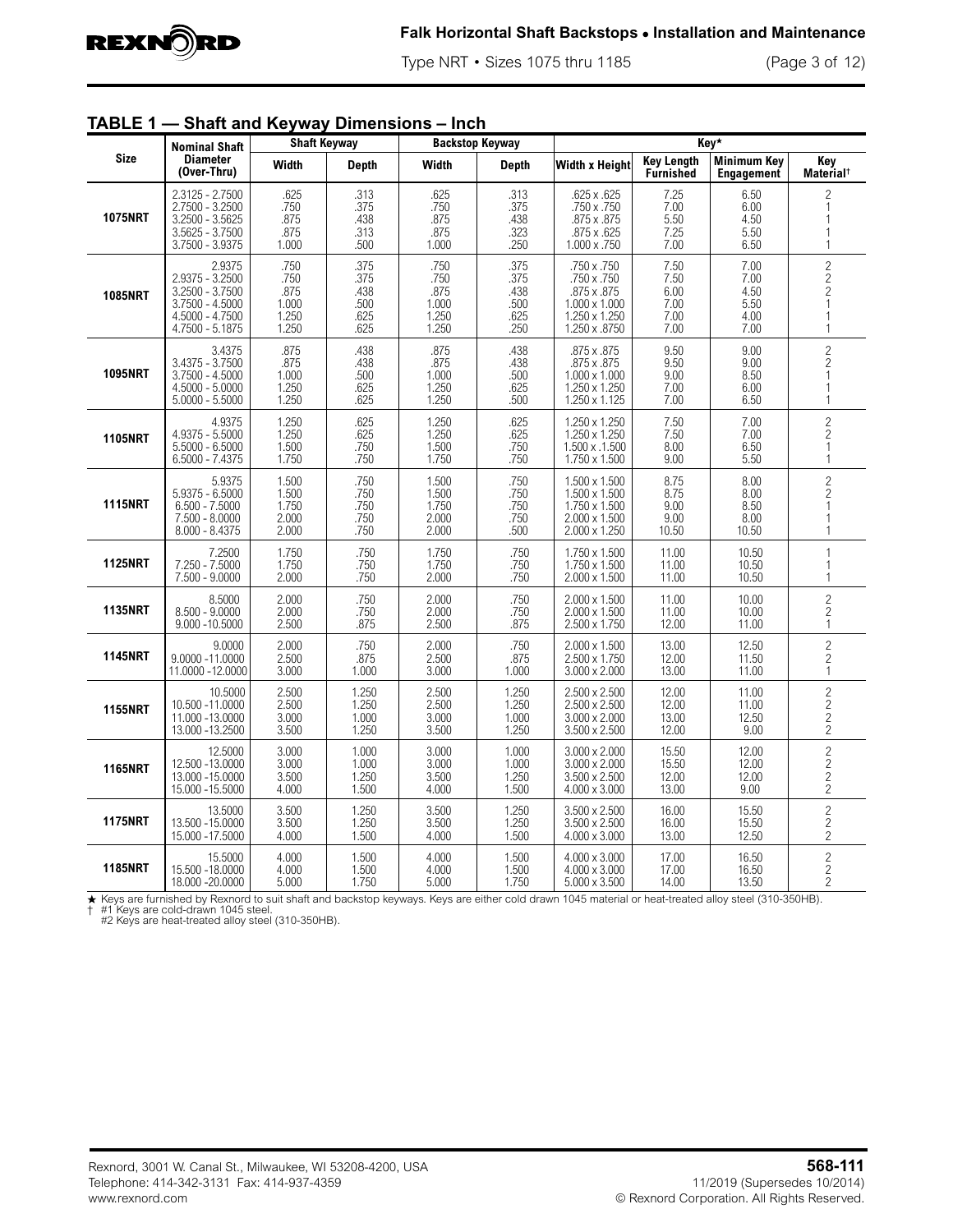

<span id="page-3-0"></span>(Page 4 of 12) Type NRT • Sizes 1075 thru 1185

# **TABLE 1A — Shaft and Keyway Dimensions – Metric (Millimeters)**

|                | <b>Nominal Shaft</b>                                           | <b>Shaft Keyway</b>                  |                                  |                                      | <b>Backstop Keyway</b>          |                                                       | Key*                                  |                                         |                                                                                |
|----------------|----------------------------------------------------------------|--------------------------------------|----------------------------------|--------------------------------------|---------------------------------|-------------------------------------------------------|---------------------------------------|-----------------------------------------|--------------------------------------------------------------------------------|
| <b>Size</b>    | <b>Diameter</b><br>(Over-Thru)                                 | Width                                | <b>Depth</b>                     | Width                                | <b>Depth</b>                    | <b>Width x Height</b>                                 | <b>Key Length</b><br><b>Furnished</b> | <b>Minimum Key</b><br><b>Engagement</b> | Key<br>Material <sup>+</sup>                                                   |
| <b>1075NRT</b> | $58 - 65$<br>$65 - 75$<br>$75 - 85$<br>$85 - 95$<br>$95 - 100$ | 18.0<br>20.0<br>22.0<br>25.0<br>28.0 | 7.0<br>7.5<br>9.0<br>9.0<br>10.0 | 18.0<br>20.0<br>22.0<br>25.0<br>28.0 | 4.4<br>4.9<br>5.4<br>5.4<br>4.9 | 18 x 11<br>20 x 12<br>22 x 14<br>25 x 14<br>28 x 14.5 | 210<br>200<br>180<br>150<br>180       | 210<br>185<br>160<br>140<br>140         | $\begin{array}{c} 2 \\ 2 \\ 2 \end{array}$<br>$\overline{c}$<br>$\overline{c}$ |
| <b>1085NRT</b> | $75 - 85$<br>$85 - 95$<br>$95 - 110$<br>$110 - 130$            | 22.0<br>25.0<br>28.0<br>32.0         | 9.0<br>9.0<br>10.0<br>11.0       | 22.0<br>25.0<br>28.0<br>32.0         | 5.4<br>5.4<br>6.4<br>7.4        | 22 x 14<br>25 x 14<br>28 x 16<br>$32 \times 18$       | 210<br>210<br>180<br>150              | 210<br>210<br>170<br>120                | $\overline{c}$<br>$\frac{2}{2}$<br>$\overline{c}$                              |
| <b>1095NRT</b> | $95 - 110$                                                     | 28.0                                 | 10.0                             | 28.0                                 | 6.4                             | $28 \times 16$                                        | 265                                   | 265                                     | $\overline{c}$                                                                 |
|                | $110 - 130$                                                    | 32.0                                 | 11.0                             | 32.0                                 | 7.4                             | 32 x 18                                               | 230                                   | 225                                     | $\overline{c}$                                                                 |
|                | $130 - 150$                                                    | 36.0                                 | 12.0                             | 36.0                                 | 7.4                             | 36 x 19                                               | 180                                   | 160                                     | $\overline{c}$                                                                 |
| <b>1105NRT</b> | $120 - 130$<br>$130 - 150$<br>150 - 170<br>$170 - 200$         | 32.0<br>36.0<br>40.0<br>45.0         | 11.0<br>12.0<br>13.0<br>15.0     | 32.0<br>36.0<br>40.0<br>45.0         | 7.4<br>8.4<br>9.4<br>10.4       | 32 x 18<br>36 x 20<br>40 x 22<br>45 x 25              | 265<br>265<br>220<br>170              | 265<br>265<br>210<br>165                | $\overline{c}$<br>$\frac{2}{2}$<br>$\overline{2}$                              |
| <b>1115NRT</b> | $150 - 170$                                                    | 40.0                                 | 13.0                             | 40.0                                 | 9.4                             | 40 x 22                                               | 290                                   | 290                                     | $\overline{c}$                                                                 |
|                | $170 - 200$                                                    | 45.0                                 | 15.0                             | 45.0                                 | 10.4                            | 45 x 25                                               | 290                                   | 280                                     | $\overline{c}$                                                                 |
|                | $200 - 225$                                                    | 50.0                                 | 17.0                             | 50.0                                 | 11.4                            | $50 \times 28$                                        | 220                                   | 220                                     | $\overline{c}$                                                                 |
| <b>1125NRT</b> | $180 - 200$                                                    | 45.0                                 | 15.0                             | 45.0                                 | 10.4                            | 45 x 25                                               | 305                                   | 305                                     | $\overline{c}$                                                                 |
|                | $200 - 230$                                                    | 50.0                                 | 17.0                             | 50.0                                 | 11.4                            | 50 x 28                                               | 305                                   | 305                                     | 2                                                                              |
|                | $230 - 240$                                                    | 56.0                                 | 20.0                             | 56.0                                 | 12.4                            | 56 x 32                                               | 280                                   | 250                                     | 2                                                                              |
| <b>1135NRT</b> | $210 - 230$                                                    | 50.0                                 | 17.0                             | 50.0                                 | 11.4                            | 50 x 28                                               | 350                                   | 350                                     | $\overline{c}$                                                                 |
|                | $230 - 260$                                                    | 56.0                                 | 20.0                             | 56.0                                 | 12.4                            | 56 x 32                                               | 350                                   | 350                                     | $\sqrt{2}$                                                                     |
|                | $260 - 280$                                                    | 63.0                                 | 20.0                             | 63.0                                 | 12.4                            | 63 x 32                                               | 330                                   | 315                                     | $\overline{c}$                                                                 |
| <b>1145NRT</b> | 260                                                            | 56.0                                 | 20.0                             | 56.0                                 | 12.4                            | 56 x 32                                               | 350                                   | 350                                     | $\overline{c}$                                                                 |
|                | $260 - 290$                                                    | 63.0                                 | 20.0                             | 63.0                                 | 12.4                            | 63 x 32                                               | 350                                   | 350                                     | $\overline{c}$                                                                 |
|                | $290 - 300$                                                    | 70.0                                 | 22.0                             | 70.0                                 | 14.4                            | 70 x 36                                               | 350                                   | 340                                     | $\overline{c}$                                                                 |
| <b>1155NRT</b> | 290 - 330                                                      | 70.0                                 | 22.0                             | 70.0                                 | 14.4                            | 70 x 36                                               | 360                                   | 360                                     | $\overline{c}$                                                                 |
|                | $330 - 350$                                                    | 80.0                                 | 25.0                             | 80.0                                 | 15.4                            | 80 x 40                                               | 360                                   | 330                                     | $\overline{2}$                                                                 |
| <b>1165NRT</b> | $320 - 330$                                                    | 70.0                                 | 22.0                             | 70.0                                 | 14.4                            | 70 x 36                                               | 415                                   | 395                                     | $\overline{c}$                                                                 |
|                | $330 - 380$                                                    | 80.0                                 | 25.0                             | 80.0                                 | 15.4                            | 80 x 40                                               | 415                                   | 395                                     | $\overline{c}$                                                                 |
|                | $380 - 405$                                                    | 90.0                                 | 28.0                             | 90.0                                 | 17.4                            | 90 x 45                                               | 380                                   | 365                                     | $\overline{c}$                                                                 |
| <b>1175NRT</b> | $380 - 440$                                                    | 90.0                                 | 28.0                             | 90.0                                 | 17.4                            | 90 x 45                                               | 430                                   | 415                                     | $\overline{c}$                                                                 |
|                | $440 - 465$                                                    | 100.0                                | 31.0                             | 100.0                                | 19.5                            | $100 \times 50$                                       | 430                                   | 415                                     | $\overline{c}$                                                                 |
| <b>1185NRT</b> | $440 - 500$                                                    | 100.0                                | 31.0                             | 100.0                                | 19.5                            | 100 x 50                                              | 450                                   | 430                                     | $\overline{c}$                                                                 |

+ Keys are furnished by Rexnord to suit shaft and backstop keyways. Keys are either cold drawn 1045 material or heat-treated alloy steel (310-350HB)

† #1 Keys are cold-drawn 1045 steel. #2 Keys are heat-treated alloy steel (310-350HB).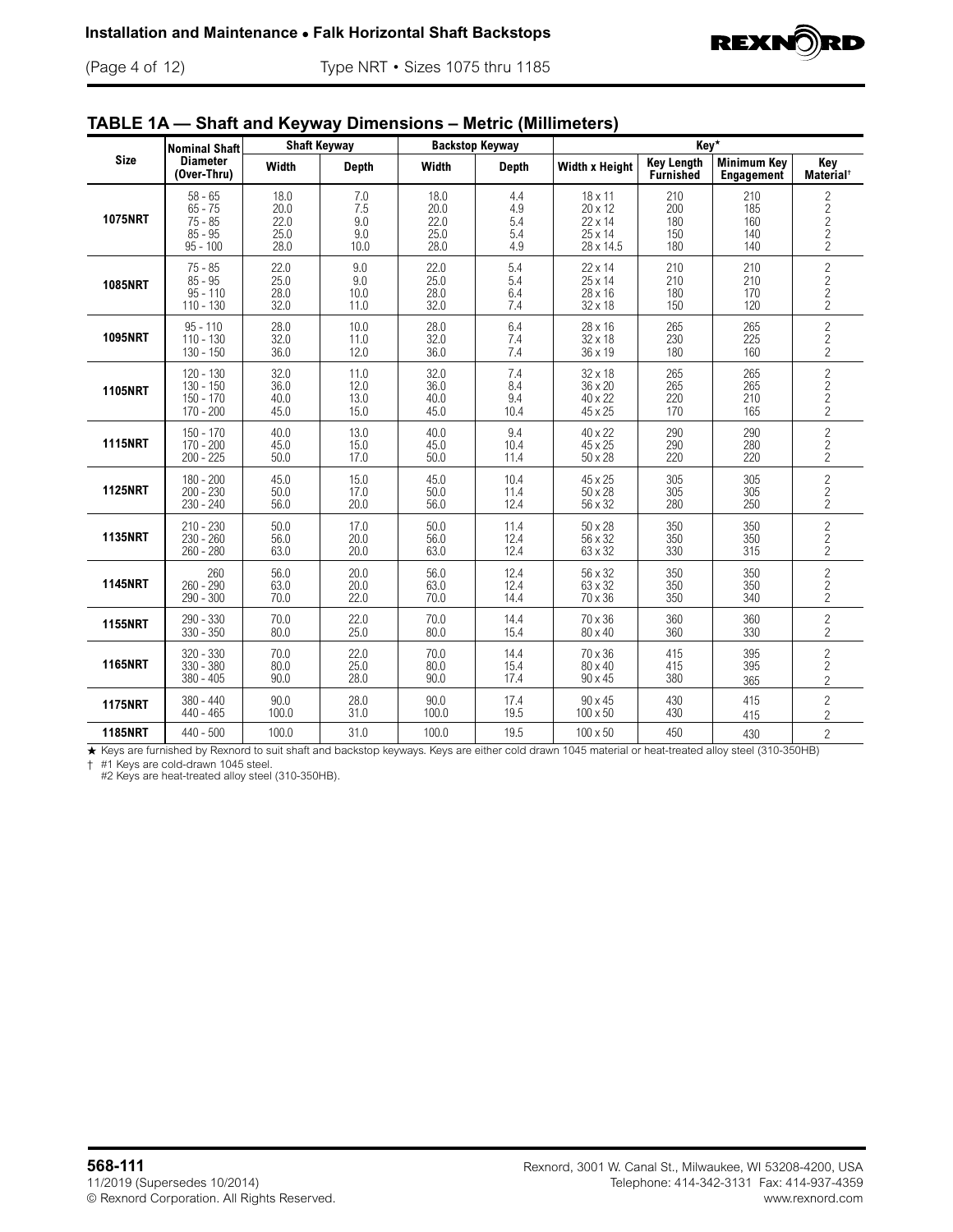<span id="page-4-1"></span>

### **Falk Horizontal Shaft Backstops • Installation and Maintenance**

Type NRT • Sizes 1075 thru 1185 (Page 5 of 12)

<span id="page-4-3"></span>Figure 1



#### <span id="page-4-2"></span>Figure 2

THE BACKSTOP ROTATIONAL AXIS (ie.-Bore Axis) MUST BE HORIZONTAL (±5°)



<span id="page-4-4"></span>



<span id="page-4-0"></span>Figure 4



Use the above diagram to interpret the mounting angle specified on the backstop nameplate. View the backstop assembly from the shaft extension end as shown above.

DO NOT exceed the mounting angle position of the backstop to the angle specified on the backstop nameplate (±5°).

<span id="page-4-5"></span>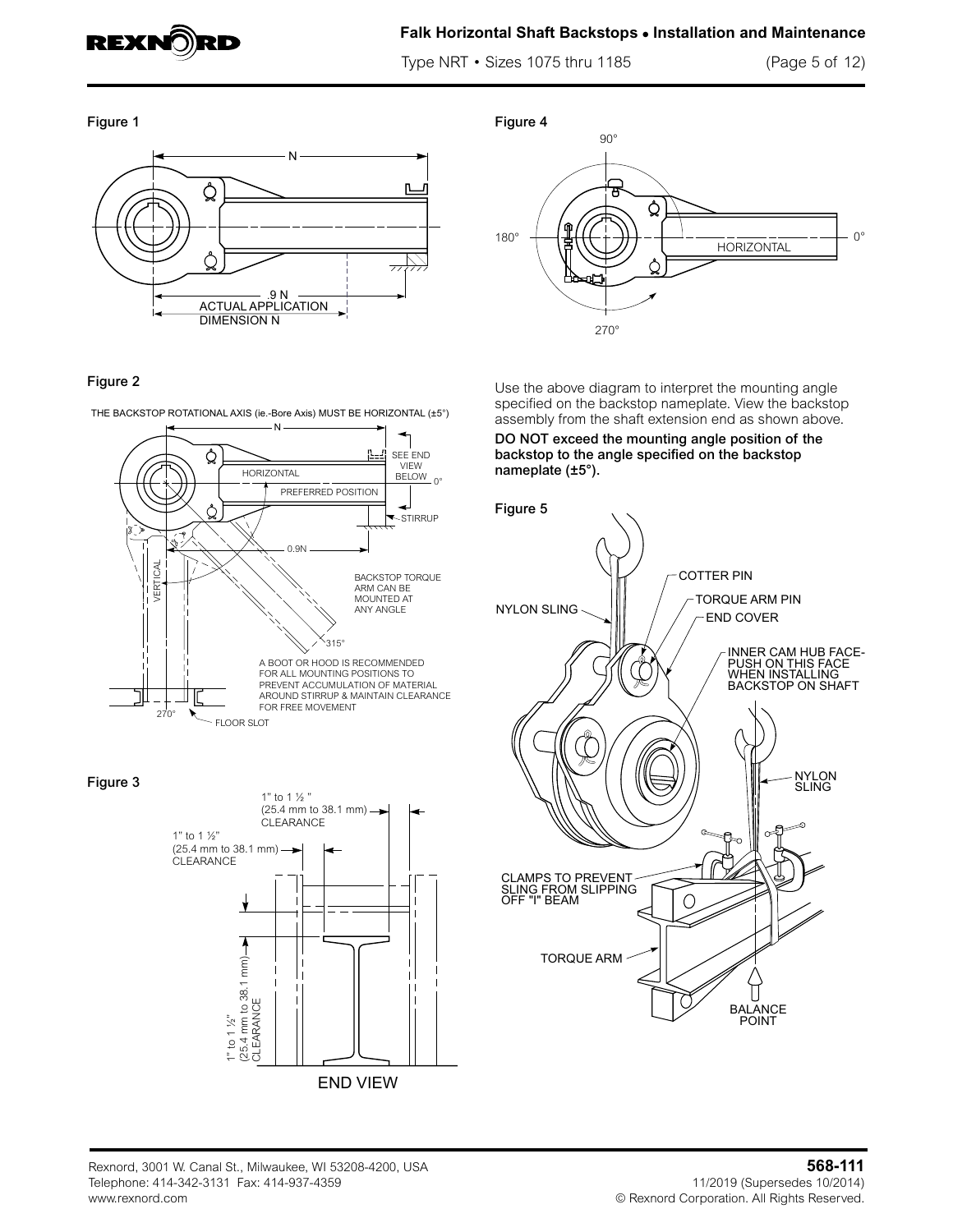<span id="page-5-0"></span>TABLE 2 — Backstop – Shaft Fits (Inch<sup>\*</sup>)

| <b>Nominal Diameter</b> | <b>Nominal Shaft</b> | <b>Nominal Bore</b>       | Bore-Shaft <sup>†</sup>  |
|-------------------------|----------------------|---------------------------|--------------------------|
| (From-Includes)         | <b>Tolerance</b>     | <b>Diameter Tolerance</b> | <b>Min-Max Clearance</b> |
| $1.9375 - 2.9375$       | $+.0000. - .0010$    | $+0005. + 0015$           | $.0005 - .0025$          |
| $3.0000 - 7.9375$       | $+.0000. - .0010$    | $+.0010.+.0025$           | $.0010 - .0035$          |
| $8.0000 - 11.9375$      | $+.0000. - .0010$    | $+0.015 + 0.035$          | $.0015 - .0045$          |
| $12.0000 - 14.9375$     | $+.0000. - .0010$    | $+0020.+0045$             | $.0020 - .0055$          |
| $15.0000 - 20.0000$     | $+.0000. - .0020$    | $+0020.+0045$             | $.0020 - .0065$          |

★ Backstops for metric shafts are supplied with E7 bore and D10 keyway tolerance assuming<br>n6 shaft diameter and h9 keyway tolerance.<br>† A 125 micro-inch (or finer) shaft finish and clearance fit specified above are recomme

ᄑ ΗE

## <span id="page-5-1"></span>**TABLE 3 — Backstop Reaction Force at Torque Arm Stirrup (Inch & Metric)**

| <b>Backstop</b> | <b>Catalog Torque Rating</b> |           | N Torque Arm Length<br>(See Figure 2) |      | $0.9$ X N (rounded) |      | Torque Arm Reaction Force <sup>#</sup> |         |
|-----------------|------------------------------|-----------|---------------------------------------|------|---------------------|------|----------------------------------------|---------|
| Size            | Ib-ft                        | Nm        | Inch                                  | mm   | <b>Inch</b>         | mm   | Ib                                     | N       |
| <b>1075NRT</b>  | 10,000                       | 13.600    | 36.00                                 | 914  | 32.50               | 822  | 5,550                                  | 24,700  |
| <b>1085NRT</b>  | 16.000                       | 21.700    | 48.00                                 | 1219 | 43.00               | 1097 | 6.700                                  | 29,800  |
| <b>1095NRT</b>  | 28,000                       | 38,000    | 54.00                                 | 1372 | 48.50               | 1235 | 10.500                                 | 46.700  |
| <b>1105NRT</b>  | 45.000                       | 61.000    | 66.00                                 | 1676 | 59.50               | 1508 | 13.600                                 | 60.500  |
| <b>1115NRT</b>  | 75.000                       | 102.000   | 72.00                                 | 1829 | 65.00               | 1646 | 20.800                                 | 92.550  |
| <b>1125NRT</b>  | 105.000                      | 142.000   | 78.00                                 | 1981 | 70.00               | 1788 | 27,000                                 | 120,100 |
| <b>1135NRT</b>  | 150.000                      | 203.000   | 82.00                                 | 2083 | 74.00               | 1875 | 36.500                                 | 162.400 |
| <b>1145NRT</b>  | 212.000                      | 287.000   | 88.00                                 | 2235 | 79.00               | 2011 | 48,300                                 | 214.850 |
| <b>1155NRT</b>  | 249.000                      | 338,000   | 94.00                                 | 2386 | 84.50               | 2146 | 53.300                                 | 237.100 |
| <b>1165NRT</b>  | 346.000                      | 469.000   | 100.00                                | 2540 | 90.00               | 2286 | 69.200                                 | 307.850 |
| <b>1175NRT</b>  | 519.000                      | 704.000   | 120.00                                | 3048 | 108.00              | 2743 | 86.500                                 | 384.850 |
| <b>1185NRT</b>  | 747.000                      | 1.013.000 | 120.00                                | 3048 | 108.00              | 2748 | 124.500                                | 553.800 |

‡ Reaction force is based on 0.9 X N torque arm length and 1.5 catalog rating:

Force (lb)=  $1.50 \times$  Catalog Torque Rating (lb-ft) x 12 (inch per foot)

0 .9 X Length (N) (in)

Force (N) =  $\frac{1.50 \times$  Catalog Torque Rating (Nm)  $\times$  1000 (mm per m) 0 .9 X Length (N) (mm)

For special length torque arms, substitute actual N dimension in above formula.



PUSH ON INNER CAM FACE ONLY

OUTER GREASE FITTING

MINIMUM SHAFT ENGAGEMENT

<span id="page-5-2"></span>Figure 6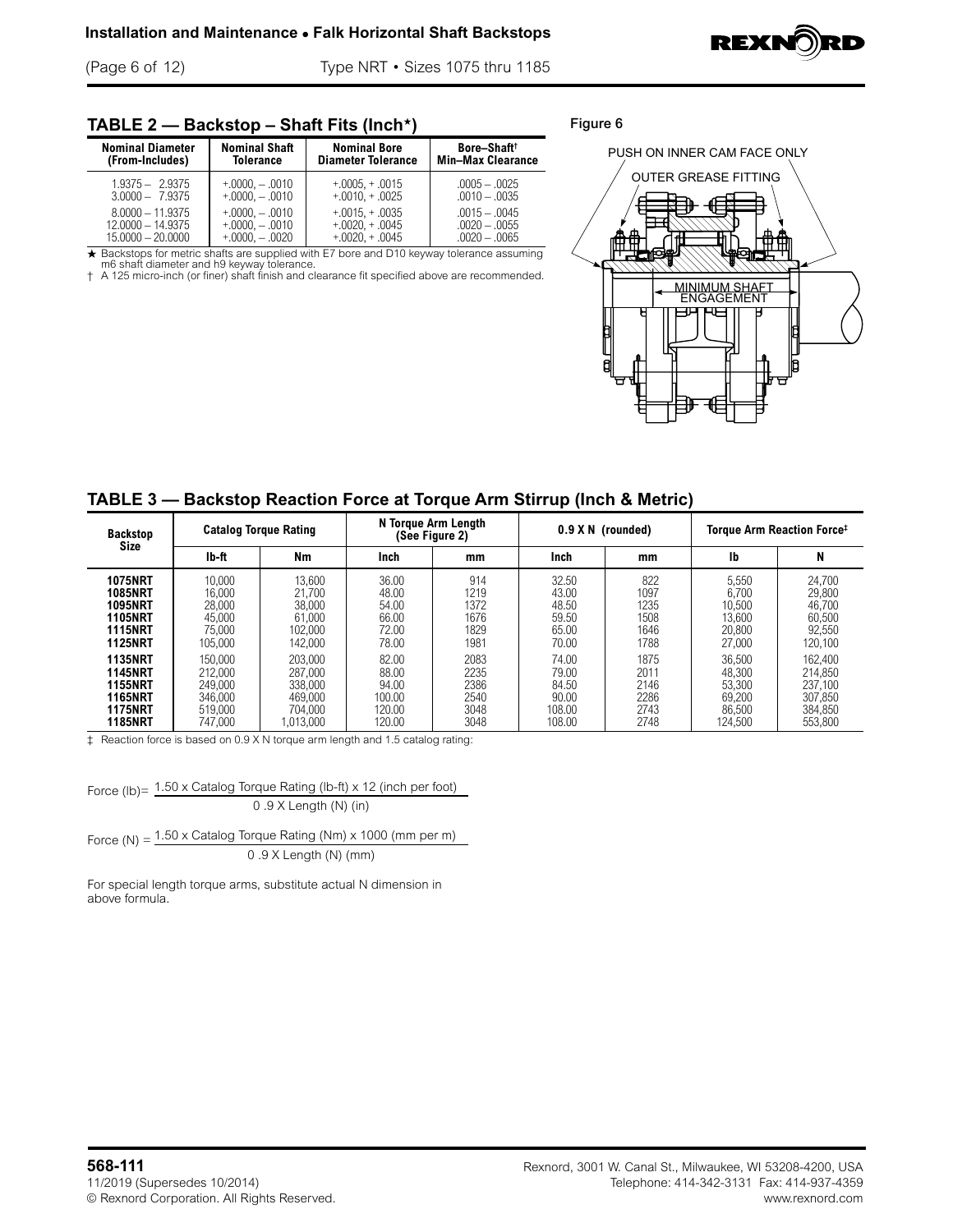<span id="page-6-0"></span>

Type NRT • Sizes 1075 thru 1185 (Page 7 of 12)

### **Installation**

MOUNT BACKSTOP — CAUTION: Before installing backstop, check direction of shaft-free rotation and required rotation of motor. The backstop overrunning (or free rotation) direction is indicated by a rotation arrow on each side of the backstop.

- 1. Clean the shaft and remove burrs.
- 2. Slide the axial retaining collar onto the shaft ONLY if the bore size or application requires a collar to be on the shaft inside of (or ahead of) the backstop.
- 3. Coat shaft and key with oil or anti-seize compound to ease installation of key, as well as backstop. Mount the heat-treated key furnished with the backstop.
- 4. Refer to **[Figure 5](#page-4-5)**, page 5. Lift backstop and slide it onto shaft. Apply axial force only to the inner cam face of the backstop. The backstop must be positioned to meet certain minimum engagement requirements which vary with backstop and bore size. Minimum required engagement is determined by the GREATER distance of:
	- A. Minimum required backstop key engagement as shown in **[Tables 1](#page-2-0)** and **[1A](#page-3-0)**, pages 3 and 4, or
	- B. Minimum shaft/inner cam engagement as shown in **[Figure 6](#page-5-2)** and **[Table 4](#page-6-1)**. If two axial retention collars are required, provide adequate shaft length to permit mounting the collars.

### <span id="page-6-1"></span>**TABLE 4 — Minimum Shaft Engagement**

| Unit  1075 1085 1095 1105 1115 1125 1135 1145 1155 1165 1175 1185   |  |                                                                       |  |  |  |  |  |
|---------------------------------------------------------------------|--|-----------------------------------------------------------------------|--|--|--|--|--|
| <b>Inches</b> 6.2 6.2 8.1 8.1 9.0 9.6 11.4 11.4 11.5 13.8 14.3 14.7 |  |                                                                       |  |  |  |  |  |
| mm                                                                  |  | 158   158   206   206   229   244   290   290   292   351   363   373 |  |  |  |  |  |

 5. In all cases where a Rexnord axial retaining collar is used (other than the applications referred to in Step 2 above), mount the collar to the backstop. First tighten the fasteners to the backstop and then the fasteners to the shaft. Torque to the value given in **[Table 5](#page-6-2)**. For bore sizes requiring the use of two axial retention collars, mount collars (one on each side) on the shaft and tighten fasteners to the shaft.

#### <span id="page-6-2"></span>**TABLE 5 — Axial Retaining Collar Fastener Tightening Torque<sup>\*</sup> — lb-in/Nm** (All Fasteners are UNC)

| <b>Fastener Size</b> | Tightening Torque (Ib-in) | <b>Tightening Torque (Nm)</b> |
|----------------------|---------------------------|-------------------------------|
| $.375 - 16$          | 440                       | 50                            |
| $.500 - 13$          | 1.025                     | 116                           |
| $.625 - 11$          | 2,050                     | 232                           |
| $.750" - 10$         | 3.475                     | 393                           |
| $1.000 - 8$          | 7.875                     | 890                           |
| $1.250 - 7$          | 13.750                    | 1550                          |

★ Do not oil fasteners.

#### MOUNT TORQUE ARM

- 1. Lift torque arm as shown in **[Figure 5](#page-4-5)**, page 5, and attach it to the backstop with torque arm pins and cotter pins supplied with backstop. Lock cotter pins.
- 2. Place torque arm in torque arm support and then complete construction of the torque arm support as previously described under TORQUE ARM STOPS (OR STIRRUP) on page 2.

*CAUTION: Check to see that backstop is not axially restrained through the torque arm and that accumulation of foreign material or ice cannot restrict movement of the torque arm.*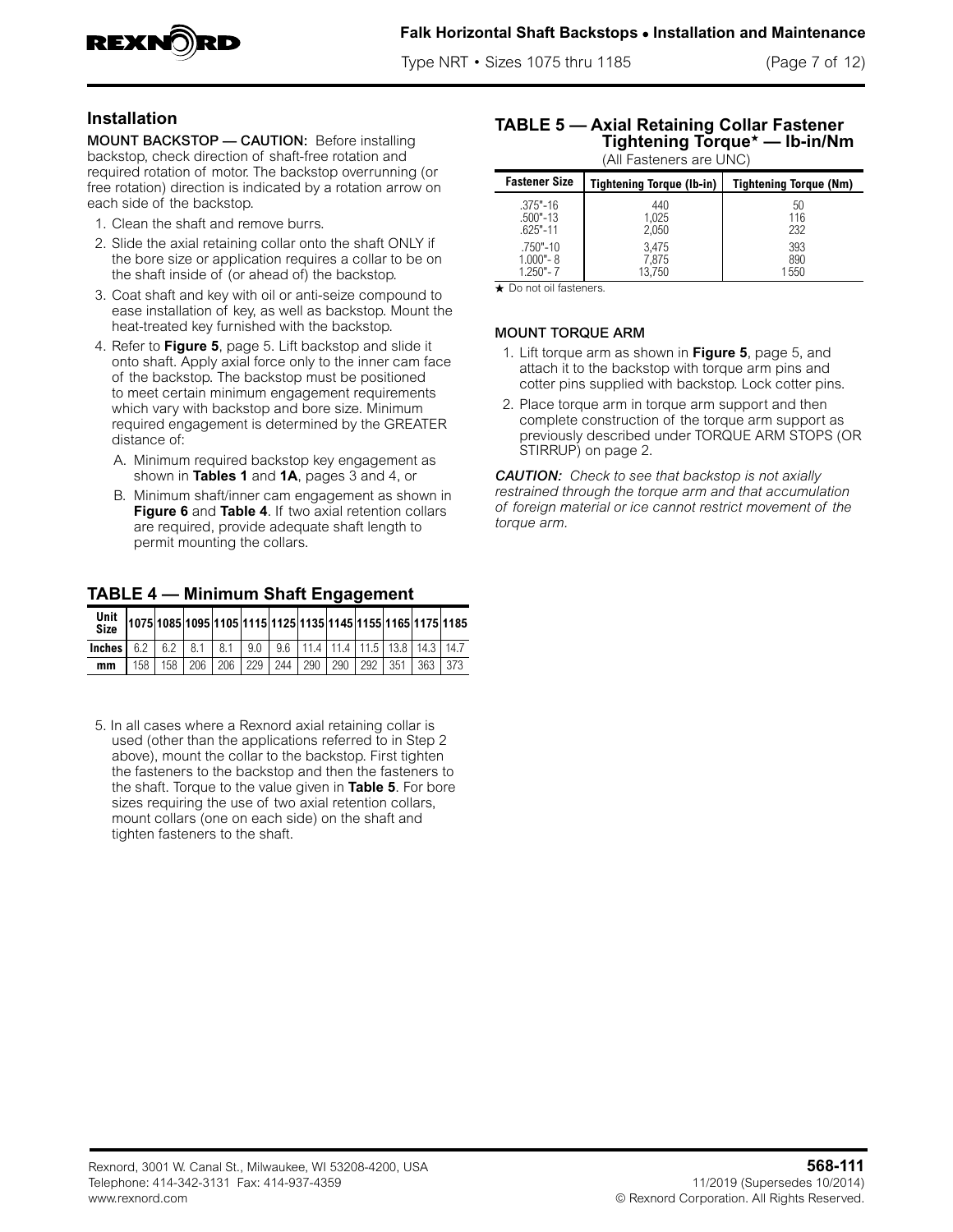#### **Installation and Maintenance • Falk Horizontal Shaft Backstops**

(Page 8 of 12) Type NRT • Sizes 1075 thru 1185



#### INSTALL LUBRICATION LINES, SIGHT GAUGE, & BREATHER

- 1. As previously stated, Rexnord custom fits the lubrication lines and marks the static oil level to suit the torque arm mounting angle specified at the time of purchase. The lubrication lines, sight gauge, and breather are removed for shipping purposes. The torque arm mounting angle is stamped on the backstop nameplate, and the backstop must be mounted at this angle, (±5°). See **[Figure 4](#page-4-0)**, page 5, for interpretation of mounting angle. Lubrication lines and oil level will be incorrect for other angles.
- 2. The lubrication lines, sight gauge and breather are removed for shipping. The pipe tees and elbows (see **Figures 7, 8,** and **9**) are left in the end cover at the proper angles for simple reassembly. The tees and elbows are plugged for shipment.
- 3. The sight gauge/piping subassembly must be mounted in a position that allows direct viewing of oil level markings. **Figures 7, 8,** and **9** are examples of left-hand assembly configurations. Similar right-hand configurations are possible.
- 4. Coat all pipe threads with Permatex #3 sealant liquid or equivalent.
- 5. Position backstop and torque arm at angle specified on nameplate  $(\pm 5^{\circ})$ . Remove plug from the lowest pipe tee and attach sight gauge/piping subassembly. DO NOT tighten fittings.
- 6. With the sight gauge in the proper vertical position, locate and remove the plug nearest the unattached upper end of the sight gauge/piping subassembly. This plug may be in the backstop end cover **(Figures 7, 8,** and **9)** or it may be in the upper pipe tee **([Figure](#page-7-0)  [9\)](#page-7-0)**. Install fitting but DO NOT tighten.
- 7. Position sight gauge oil level groove to the appropriate dimension shown in **[Figure 10](#page-7-1)**, to the right, and **[Table](#page-8-1)  [6](#page-8-1)**, page 9, and tighten all fittings.
- 8. Refer to the following page for recommended lubricant. Drain and flush residual shipping oil with specified lubricant. Fill with lubricant by removing the pipe plug in the elbow installed at the Factory in the uppermost hole. Also remove the uppermost pipe plug in the opposite end cover to act as a vent. Fill to marks on oil sight glass. Replace plugs after filling.
- 9. Install breather and associated piping parts in the same elbow referred to in Step 8 above.
- 10. Backstops ordered as spares must be referenced to the original Falk M.O. number from the nameplate. Confirm power, speed, rotation, and torque arm angle.

#### <span id="page-7-1"></span>Figure 10



METHODS OF MEASURING LOCATION OF OIL

<span id="page-7-0"></span>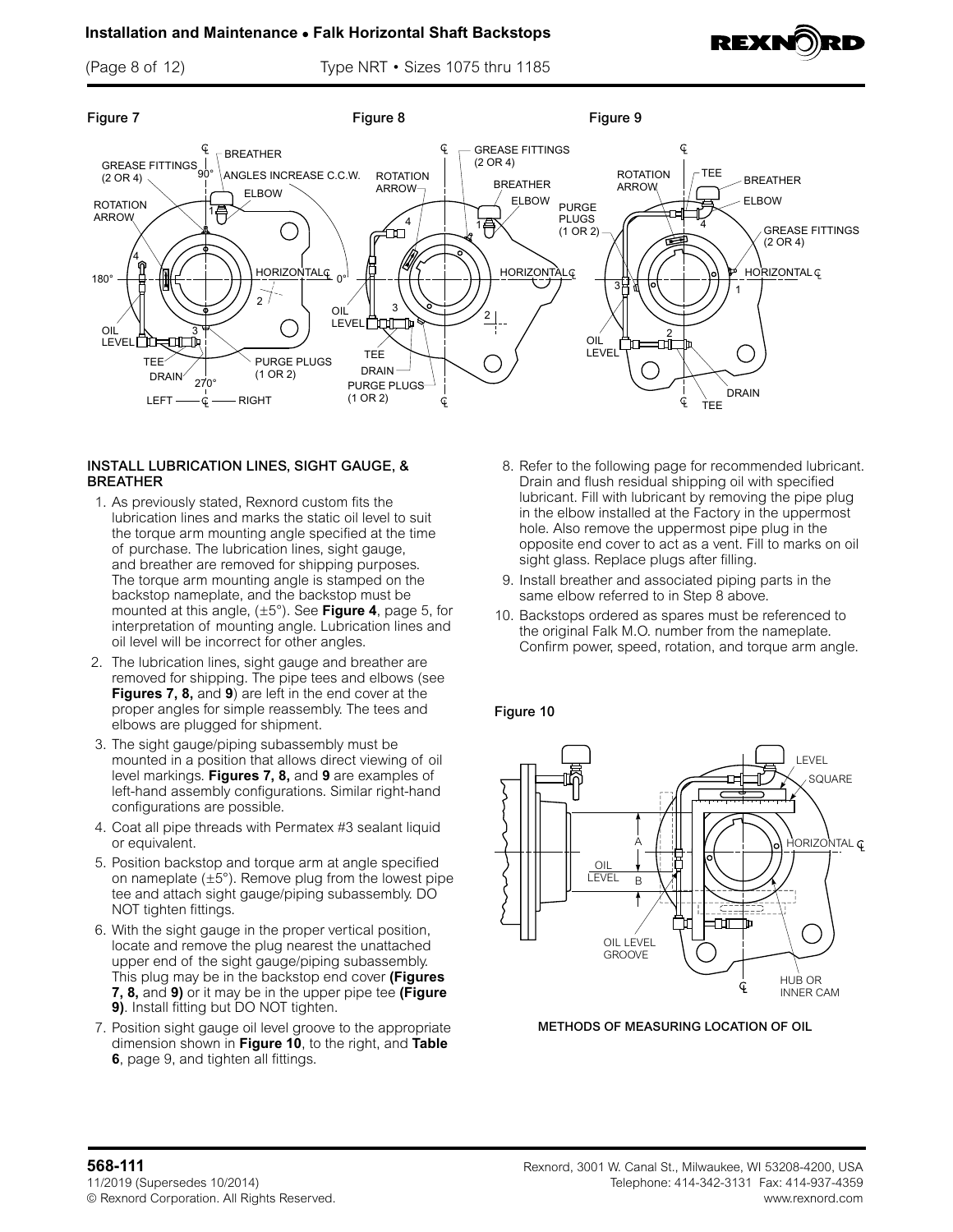<span id="page-8-0"></span>

Type NRT • Sizes 1075 thru 1185 (Page 9 of 12)

<span id="page-8-1"></span>

|  |  | TABLE 6 — Oil Level Dimensions $*$ – Inch (mm) |  |
|--|--|------------------------------------------------|--|
|--|--|------------------------------------------------|--|

| Dimension "B"<br><b>Unit Size</b><br>Dimension "A"<br>1075<br>4.0 (102)<br>0.8(20)<br>1085<br>5.3 (135)<br>1.2 (30<br>1095<br>1.2(30)<br>5.8 (147)<br>1105<br>7.6 (193)<br>1.7(43)<br>1115<br>2.2(56)<br>8.6(218)<br>1125<br>2.3(58)<br>9.7(246)<br>1135<br>10.8 (274)<br>3.0(76)<br>1145<br>12.1 (307)<br>2.9(74)<br>1155<br>3.5(89)<br>14.1 (358)<br>1165<br>15.1 (384)<br>112<br>4.4 |      |            |          |
|-----------------------------------------------------------------------------------------------------------------------------------------------------------------------------------------------------------------------------------------------------------------------------------------------------------------------------------------------------------------------------------------|------|------------|----------|
|                                                                                                                                                                                                                                                                                                                                                                                         |      |            |          |
|                                                                                                                                                                                                                                                                                                                                                                                         |      |            |          |
|                                                                                                                                                                                                                                                                                                                                                                                         |      |            |          |
| 1185<br>20.0 (508)<br>5.0 (127                                                                                                                                                                                                                                                                                                                                                          | 1175 | 18.6 (472) | 5.4 (137 |

+ Adjust piping so that the oil level indicator on sight gauge is within ±1/4" (±6 mm) of Dimension "A" or "B."

# **Lubrication**

Read and carry out all instructions on name and lubrication plates and heed all warning tags. Determine minimum and maximum expected ambient temperature in which the backstop is to operate and use the recommended lubricant for the particular size backstop and applicable temperature range.

RECOMMENDED LUBRICANTS — Refer to **[Tables 8](#page-9-0) thru 12** (pages 10 and 11) for transmission fluids, oils and greases meeting Rexnord specifications. NOTE: Lubricants listed are typical products ONLY and should not be construed as exclusive recommendations.

*CAUTION: DO NOT USE EXTREME PRESSURE LUBRICANTS OR GREASES. Typical extreme pressure additives are sulphur, chlorine, lead and phosphorus derivatives, which act under conditions of heat and pressure to produce a coating on the working surfaces which could allow slippage. Similarly, lubricants containing graphite and molybdenum disulfide cannot be used.*

#### *WARNING: FOOD PROCESSING INDUSTRIES*

*Backstops are not approved for use in the food and drug industries if lubricants could contaminate material being processed.*

OIL LEVEL — Fill the backstop with specified lubricant to the static level indicated by the scribed line on the vertical sight gauge. Check oil level in sight glass only when the unit is not operating. During operation the oil level in the sight glass will drop due to distribution of oil around the periphery of the housing. Approximate oil capacities are given in **[Table 7](#page-8-2)**.

IMPORTANT: The NRT OUTER grease cavity must be manually filled with grease by the user prior to operation in the field. Refer to the following section on Grease Purged Seals for additional details.

### **TABLE 6A — Lubricants and Viscosity Grade Recommendations**

|                                          | <b>Extreme</b><br>Cold<br><b>Ambient</b> | Cold<br><b>Ambient</b>                                                            | <b>Normal</b><br><b>Ambient</b>                                                                | <b>High</b><br>Temperature<br><b>Ambient</b> |
|------------------------------------------|------------------------------------------|-----------------------------------------------------------------------------------|------------------------------------------------------------------------------------------------|----------------------------------------------|
| Temperature                              |                                          |                                                                                   | $-40^{\circ}$ F to $-15^{\circ}$ F $-15^{\circ}$ F to $+40^{\circ}$ F $+32^{\circ}$ F to 125°F | Greater than<br>$125^{\circ}$ F              |
| Range                                    |                                          | -40°C to -26°C -26°C to +4°C                                                      | $0^{\circ}$ C to 52 $^{\circ}$ C                                                               | Greater than<br>$52^{\circ}$ C               |
| Unit Sizes<br>1075 NRT<br>1095NRT        | Mobil Aero<br>HFA or<br>Dexron ATF       | Dexron ATF                                                                        | Dexron ATF or<br><b>ISO VG 68</b>                                                              | Consult<br>Factory                           |
| Unit Sizes<br>1105NRT<br>1145NRT         | Mobil Aero<br>HFA or<br>Dexron ATF       | SAE 10W40<br>with pour point<br>of at least<br>$-20^{\circ}$ F ( $-29^{\circ}$ C) | ISO VG 150                                                                                     | Consult<br>Factory                           |
| <b>Unit Sizes</b><br>1155NRT-<br>1185NRT | Mobil Aero<br>HFA or<br>Dexron ATF       | SAE 10W40<br>with pour point<br>of at least<br>$-20^{\circ}$ F ( $-29^{\circ}$ C) | ISO VG 220                                                                                     | Consult<br>Factory                           |

### <span id="page-8-2"></span>**TABLE 7 — Approximate Oil and Grease Capacities**

| <b>Backstop Size</b> | <b>Oil Capacity</b><br>Aprox. Pints (Liters) <sup>‡</sup> | <b>Grease Purge</b><br>$Q$ ty-Oz (grams) <sup>†</sup> |
|----------------------|-----------------------------------------------------------|-------------------------------------------------------|
| 1075                 | .50(0.24)                                                 | 2.25(64)                                              |
| 1085                 | .75(0.35)                                                 | 3.00(85)                                              |
| 1095                 | 1.50 (0.71)                                               | 7.00 (198)                                            |
| 1105                 | 2.00(0.95)                                                | 9.00(255)                                             |
| 1115                 | 4.00 (1.89)                                               | 7.50 (213)                                            |
| 1125                 | 5.00 (2.37)                                               | 8.25 (234)                                            |
| 1135                 | 6.50(3.08)                                                | 5.50(156)                                             |
| 1145                 | 8.00(3.79)                                                | 10.25 (291)                                           |
| 1155                 | 10.00 (4.73)                                              | 12.00 (340)                                           |
| 1165                 | 16.00 (7.57)                                              | 8.00 (227                                             |
| 1175                 | 20.00 (9.46)                                              | 12.00 (340)                                           |
| 1185                 | 26.00 (12.30)                                             | 16.75 (475)                                           |

† Ounce (gram) per side.

‡ Use these quantities as a guide when ordering oil. Always fill to the static level indicated on the sight gauge.

**GREASE PURGED SEALS - All NRT backstops have** been designed to incorporate outer grease purge cavities which, when filled with grease and regularly purged, provide maximum protection under the most unfavorable operating conditions such as environments laden with taconite, coal, or other abrasive dust particles.

The purchaser/user is responsible for adding and purging grease in the *OUTER* grease cavity using the grease fittings provided. The inner cavity is plugged at the factory and these plugs should not be removed; refer to **[Figures 11](#page-9-0)** and **[12.](#page-9-0)** To fill and purge the *OUTER* grease cavity, slowly pump NLGI #2 grade grease, see **[Table 7](#page-8-2)** and **[Table 12](#page-10-1)**, into the *OUTER* grease fittings with a *HAND GREASE GUN* until fresh grease flows out along the shaft. Wipe off purged grease.

If the backstop is equipped with a shaft guard, remove guard cover to observe when grease is expelled from around the shaft.

*CAUTION: DO NOT use pressurized grease gun. Use manual grease gun to prevent damage to seals.*

Grease application or re-lubrication should be done at temperatures above 20°F (-7°C). If grease must be applied below 20°F (-7°C), consult Factory.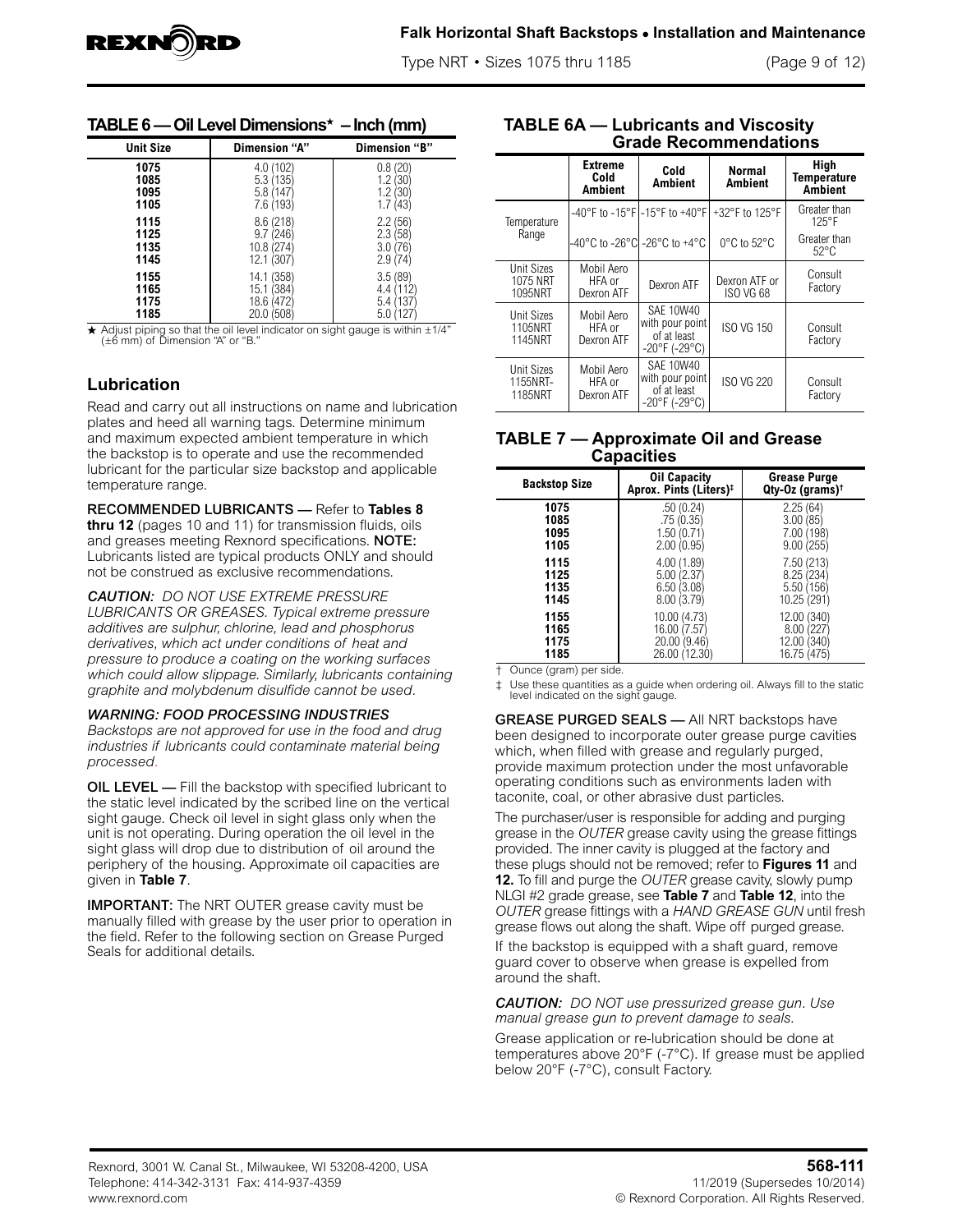#### <span id="page-9-0"></span>**Installation and Maintenance • Falk Horizontal Shaft Backstops**



# **PURGING GREASE**

Figure 11 — MODEL E DESIGN Figure 12 — MODEL D AND PREVIOUS DESIGNS





# **TABLE 8 — Cold Climate Lubricant Cold Climate 12 - Model B and previous designs**

**Ambient Temperature Range -40°F to -10°F (-40°C to -23°C) — Mobil Aero HFA**

### **TABLE 9 — Petroleum Based R&O Lubricants**<sup>\*</sup> Maximum operating temperature of lubricants 200°F (93°C)

| <b>ISO Viscosity Grade</b>                         |                    | 68                      | 100                      | 150                      | 220                      |
|----------------------------------------------------|--------------------|-------------------------|--------------------------|--------------------------|--------------------------|
| <b>AGMA Viscosity Grade</b>                        |                    | $\mathbf{2}$            | 3                        | 4                        | 5                        |
| $cSt @ 40°C^+$                                     |                    | 61.2-74.8               | 90-110                   | 135-165                  | 198-242                  |
| <b>Viscosity</b>                                   | <b>SSU @ 100°F</b> | 284-347                 | 417-510                  | 626-765                  | 918-1122                 |
| <b>Manufacturer</b>                                |                    | <b>Lubricant Name</b>   | <b>Lubricant Name</b>    | <b>Lubricant Name</b>    | <b>Lubricant Name</b>    |
| Castrol Industrial Lubricants                      |                    | Hyspin AWS 68           | Hyspin AWS 100           | Hyspin AWS 150           | Hyspin AWS 220           |
|                                                    |                    | Castrol Paradene R&O 68 | Castrol Paradene R&O 100 | Castrol Paradene R&O 150 | Castrol Paradene R&O 220 |
| Chevron / Texaco / Caltex                          |                    | Rando HD 68             | Rando HD 100             | Rando HD 150             | Rando HD 220             |
| Citgo Petroleum Corp.                              |                    | Pacemaker T 68          | Pacemaker T 115          | Pacemaker T 150          | Pacemaker SD 220         |
| Exxon Mobil / Esso                                 |                    | DTE Oil Heavy Medium    | DTE Heavy Oil            | DTE Oil Extra Heavy      | DTE Oil BB               |
|                                                    |                    | $\cdots$                | Vacuoline 525            | Vacuoline 528            | Vacuoline 533            |
| Petro-Canada Lubricants                            |                    | TurboFlo R&O 68         | TurboFlo R&O 100         | TurboFlo R&O 150         | TurboFlo R&O 220         |
| Phillips 66 / Conoco / 76 Lubricants / Kendall     |                    | Multipurpose R&O 68     | Multipurpose R&O 100     | Multipurpose R&O 150     | Multipurpose R&O 220     |
|                                                    |                    | Morlina S2 B 68         | Morlina S2 B 100         | Morlina S2 B 150         | Morlina S2 B 220         |
| Shell Oil Co.                                      |                    | $\cdots$                | Morlina S2 BA 100        | Morlina S2 BA 150        | Morlina S2 BA 220        |
| Total Lubricants USA / Keystone Div. Penwalt Corp. |                    | Azolla ZS 68            | Azolla ZS 100            | Cirkan ZS 150            | Cirkan ZS 220            |
| Whitmore Manufacturing Company                     |                    | Hyperion 68             | Hyperion 100             | Hyperion 150             | Hyperion 220             |

★ Minimum viscosity index of 90.<br>† Kinematic viscosity in units of n

† Kinematic viscosity in units of mm2 /s is equivalent to cSt (centistokes).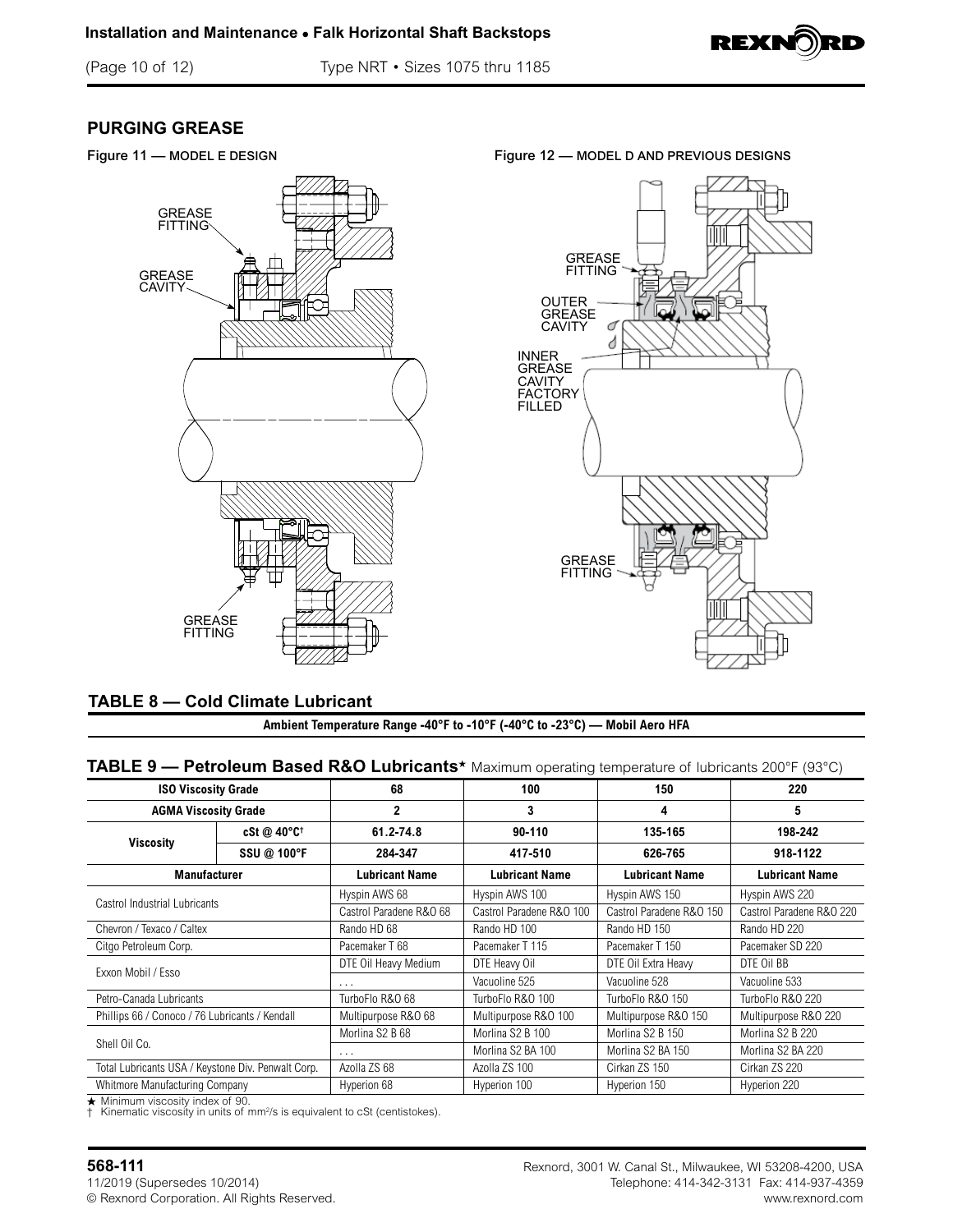<span id="page-10-0"></span>

### **Falk Horizontal Shaft Backstops • Installation and Maintenance**

Type NRT • Sizes 1075 thru 1185 (Page 11 of 12)

#### **TABLE 10 — Dexron Automatic Transmission Fluids**

| <b>Viscosity @ 40°C</b> $-$ 29 - 31 cSt<br>Viscosity Index $-$ 145 - 152<br>Maximum Fluid Operating Temp - +200°F (+93°C) | <b>Pour Point —</b> $-65^{\circ}F$ ( $-54^{\circ}C$ )<br><b>Ambient Temp Range —</b> $-40^{\circ}$ F to +125°F ( $-40^{\circ}$ C to 52°C) |
|---------------------------------------------------------------------------------------------------------------------------|-------------------------------------------------------------------------------------------------------------------------------------------|
| <b>Manufacturer</b>                                                                                                       | <b>Fluid Name</b>                                                                                                                         |
| <b>BP Lubricants USA/Castrol</b>                                                                                          | Castrol Transmax Dexron VI ATF                                                                                                            |
| Chevron U.S.A., Inc.                                                                                                      | Chevron ATF Dexron - VI                                                                                                                   |
| Chevron/Texaco                                                                                                            | Havoline ATF Dexron VI                                                                                                                    |
| CITGO Petroleum Corporation                                                                                               | CITGO Transgard ATF, Dexron VI                                                                                                            |
| ExxonMobil                                                                                                                | Mobil Dexron VI ATF                                                                                                                       |
| Petro-Canada                                                                                                              | Petro-Canada Dexron - VI                                                                                                                  |
| Shell Oil Co.                                                                                                             | Pennzoil Dexron VI                                                                                                                        |
|                                                                                                                           | Quaker State Dexron VI ATF                                                                                                                |
| Total Specialties USA, Inc.                                                                                               | Dexron VI ATF                                                                                                                             |
| Valvoline                                                                                                                 | Valvoline Dexron VI ATF                                                                                                                   |

# **TABLE 11 — Multi-ViscosityOils‡**

| <b>Manufacturer</b>                                                 | <b>Lubricant Name</b>                                          |
|---------------------------------------------------------------------|----------------------------------------------------------------|
| BP Lubricants USA/Castrol                                           | Castrol GTX 10W40                                              |
| Chevron U.S.A., Inc.                                                | Chevron Supreme 10W-40 Motor Oil                               |
| Chevron/Texaco                                                      | Havoline 10W-40 Motor Oil                                      |
| CITGO Petroleum Corporation                                         | CITGO SuperGard 10W-40 Motor Oil                               |
| ExxonMobil                                                          | Mobil Super 10W-40 High Mileage Motor Oil                      |
| Petro-Canada                                                        | Petro-Canada Supreme 10W-40 Motor Oil                          |
| Shell Oil Co.                                                       | FormulaShell Conventional Motor Oil 10W-40                     |
|                                                                     | Pennzoil Motor Oil 10W-40                                      |
|                                                                     | Quaker State 10W-40 Peak Perf. Conv. Motor Oil                 |
| Valvoline                                                           | Valvoline 10W-40 Premium Conventional                          |
| $\sim$ $\sim$ $\sim$ $\sim$ $\sim$ $\sim$ $\sim$ $\sim$<br>$\cdots$ | $\cdots$ $\cdots$ $\cdots$ $\cdots$ $\cdots$ $\cdots$ $\cdots$ |

‡ SAE 10W-40 motor oil with a pour point of at least –20°F (–29°C).

### <span id="page-10-1"></span>**TABLE 12 — Greases for Grease Purged Outer Seals**<sup> $\star$ </sup> 0° to 200°F (–18° to +93°C)

| <b>Manufacturer</b>     | Lubricant Name <sup>†</sup> |
|-------------------------|-----------------------------|
| ExxonMobil              | Unirex N <sub>2</sub>       |
| Kluber Lubrication      | Centoplex 2                 |
| Petro-Canada Lubricants | Precision XL EMB Grease     |
|                         | Precision Synthetic EMB     |
| Shell Oil Co.           | Gadus S2 V100-2             |
| <b>Total Lubricants</b> | Multis <sub>2</sub>         |

The purchaser/user is responsible for adding grease to the seal cavities. † Seal cavities are partially filled with lithium-complex type grease at the factory. When filling cavities, be sure grease is compatible with this type of grease. For example, do not mix polyurea and lithium based greases.

# **Preventive Maintenance**

AFTER FIRST WEEK OF OPERATION — Drain lubricant. Fill with new lubricant to proper oil level and operate for 5 to 10 minutes. Drain again and fill with new, clean lubricant to proper oil level.

LUBRICANT CHANGES — For normal operating conditions (8 to 10 hours per day) with low dust or abrasive environment and ambient temperatures less than 125°F (52°C), change lubricant every six months or 2500 hours, whichever occurs first.

For 24 hours per day operating conditions, change lubricants every three months of operation.

For operation in a dusty or abrasive environment, it may be necessary to change lubricant and flush every 300 hours. Have a lubricant supplier analyze oil samples from the backstop periodically and recommend economical change periods based on the rate of lubricant contamination and degradation.

PURGING GREASE SEALS - Periodically, (at least at every lubricant change) depending upon the frequency and degree of contamination, purge contaminated grease from outer grease purged seals. See instructions on page 9 for purging grease.

TORQUE ARM ALIGNMENT — Check alignment of the torque arm whenever the lubricant is changed. Maintain clearances between torque arm and support as specified in the TORQUE ARM STOPS (OR STIRRUP) paragraph, page 2.

# **Stored or Inactive Backstops**

Backstops are shipped WITHOUT LUBRICANT but do contain one ounce of NOX-Rust® VCI 10<sup>‡</sup> vapor phase rust inhibitor which will protect internal parts against rust for a period of up to six months.

If the backstop is to be stored or inactive for more than six months, add the recommended amount of lubricant from **[Table 7](#page-8-2)**, page 9, and add one ounce of NOX-Rust VCI 10 vapor phase rust inhibitor every additional six month period. Replace breather with pipe plug for extended storage.

Indoor dry storage is recommended. If outdoor storage is necessary, cover the backstop with a tarpaulin or suitable covering.

‡ Product of the Daubert Chemical Co., Chicago, IL.

BEFORE PLACING BACKSTOP IN OPERATION — Drain lubricant mixture and replace breather and oil sight gauge, if removed. Flush backstop and refill with clean, fresh lubricant per instructions above.

# **Dismantling, Repair & Parts Replacement**

*WARNING: DO NOT attempt to service or remove backstop before removing load.*

An important part of the Falk NRT backstop manufacturing process is the full load and overrunning testing with specially instrumented equipment. Consequently, return NRT backstops to Rexnord for repair and full load testing.

Except for replacement of oil seals, NRT backstops should not be dismantled or repaired in the field. If seals are to be replaced, it is important that the cam and roller assemblies not be removed from the outer race. Removal will void applicable warranties. For instructions on oil seal replacement refer to Service Manuals:

568-131 – Model E

568-130 – Model D and previous models

When contacting Rexnord concerning required service, state nature of problem and give complete data from backstop nameplate: M.O. number, size, date, etc.